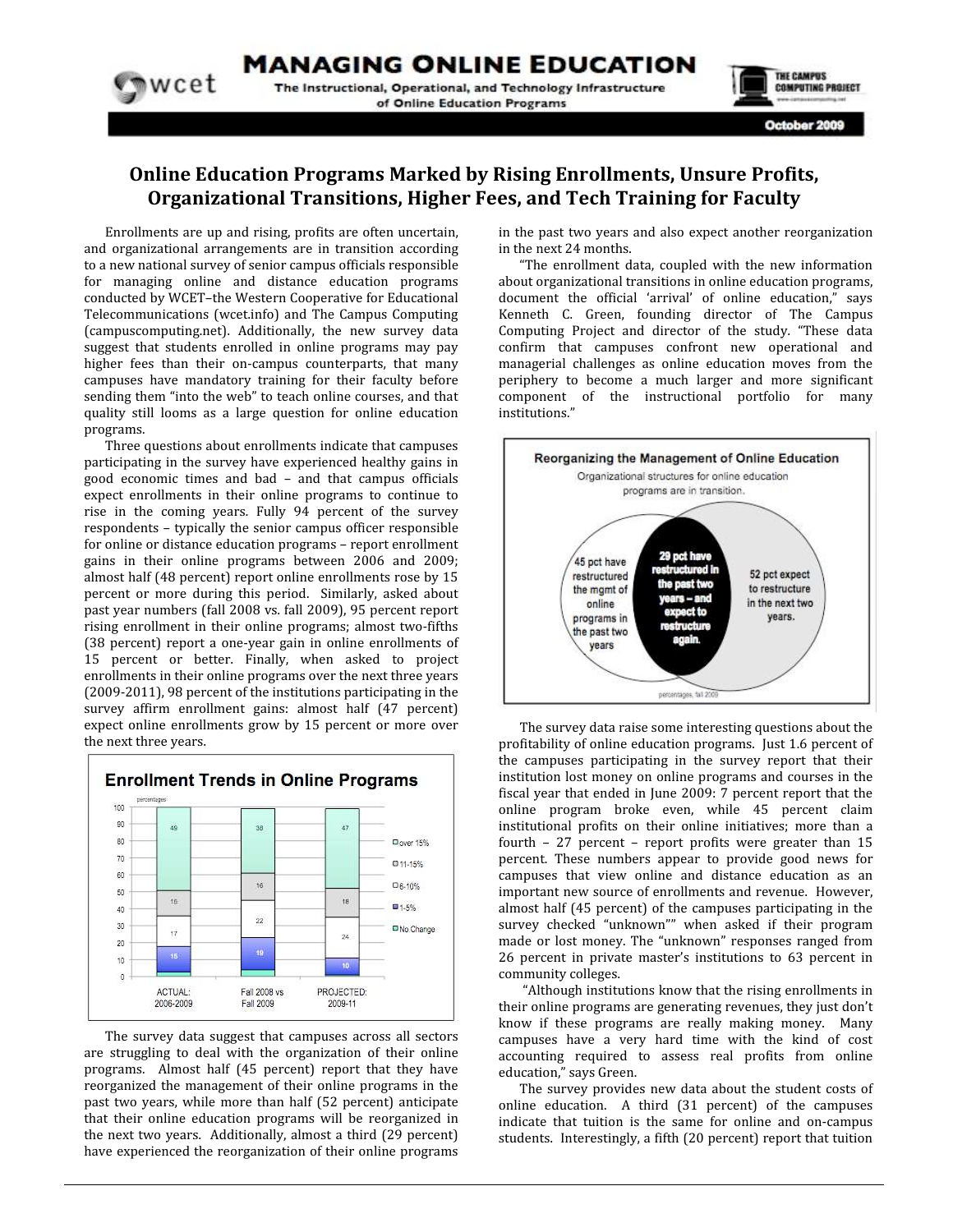is lower for students in online programs. Yet at almost half the surveyed institutions, tuition for online students is often higher than for on-campus students: in some instances students in online programs may confront tuition charges that are 10 percent or more than the tuition paid by students in parallel on-campus programs.

In addition to the possibility of higher tuition, students in online programs may also incur additional fees not imposed upon their on-campus counterparts. For example, almost a fifth (19 percent) of campuses participating in the survey impose a one-time registration fee that averages \$232 (range: an average of \$51 in public master's colleges to \$1316 in private universities). Admittedly, these one-time fees may be limited to special programs, but they are charges not imposed on students in the on-campus program. Other fees that may await online students include special charges for individual courses (27 percent), course materials (18 percent), or technology resources and services (24 percent).

The survey data confirm that many campuses invest in preparing their faculty to teach in online programs. Fully half (53 percent) have mandatory training requirements for faculty who teach in online programs; the mandatory training averages about 27.5 hours.



Technical support is a major issue for students enrolled in online programs: the survey data suggest a range of campus strategies in providing technical support for students. For example, one-sixth (16 percent) of the campuses participating in the survey limit tech support to campus workdays (e.g., "Monday-Friday, 9-5"). A fifth (22 percent) provide tech support for students during campus workdays and during some limited evening hours, while a fourth (25 percent) offer support services on workdays with limited evening and weekend hours. Finally more than a third (35 percent of campuses in the survey) report "24/7" tech support services for students.

"Tech support really is a key component of the infrastructure for online programs. Done poorly, it has the potential to be the 'Potemkin Village' of online education," says Green. He cites a winter 2009 survey of community college presidents conducted by The Campus Computing Project and the League for Innovation that revealed two-year colleges were hiring part-time faculty to respond to the rising enrollments fueled by the economic downturn. But, says Green, "these same institutions were not hiring academic advisors, career counselors, or tech support personnel to assist the growing numbers of students. It's a hollow promise when campuses add courses without the concurrent commitment to provide appropriate instructional and tech support services for students and faculty."

Despite the reliance on the Internet and the Web, the survey data provide ample evidence that online courses depend heavily on traditional print materials. More than fourfifths (85 percent) of the survey respondents report that traditional textbooks are "widely used" in their institution's online education courses and programs. And although large numbers of campuses report the use of online text resources (74 percent) and asynchronous text-based discussion (76 percent) in distance education classes, other electronic and web-based technologies such as asynchronous video discussions, eBooks, online whiteboards, wikis, and web conferencing are not widely deployed in online courses and programs.



Quality looms as an important issue for online education. Almost all respondents affirm that faculty quality is comparable in their online and on-campus programs (93 percent), while four-fifths (79 percent) assert that the student learning experience is similar, student outcomes are the same (84 percent), as is employer acceptance of the credentials of students from online and on-campus programs (93 percent). Additionally, large numbers of the respondents report that tech support is about the same in the on-campus and online programs (65 percent), as are course completion rates (60 percent) and student retention/degree completion (54 percent). Yet there is not much evidence from this survey or other sources that campuses are engaged in a coordinated and systematic examination of their online programs: respondents at half (48 percent) of the campuses participating in the survey indicate that student assessment in online courses and programs resides primarily with faculty, while the primary responsibility for program evaluation resides within individual departments (49 percent of campuses).

The 2009 Managing Online Education Survey is a collaborative initiative of the Western Cooperative for Educational Telecommications (WCET) and The Campus Computing Project. The survey data are based on responses from 182 senior campus officials at two- and four-year public and private US colleges and universities who were surveyed in September and October 2009. Survey respondents were typically the senior campus official responsible for the management of online and distance education programs at their institutions. The survey report will be available from The Campus Computing Project (campuscomputing.net) on November 20th.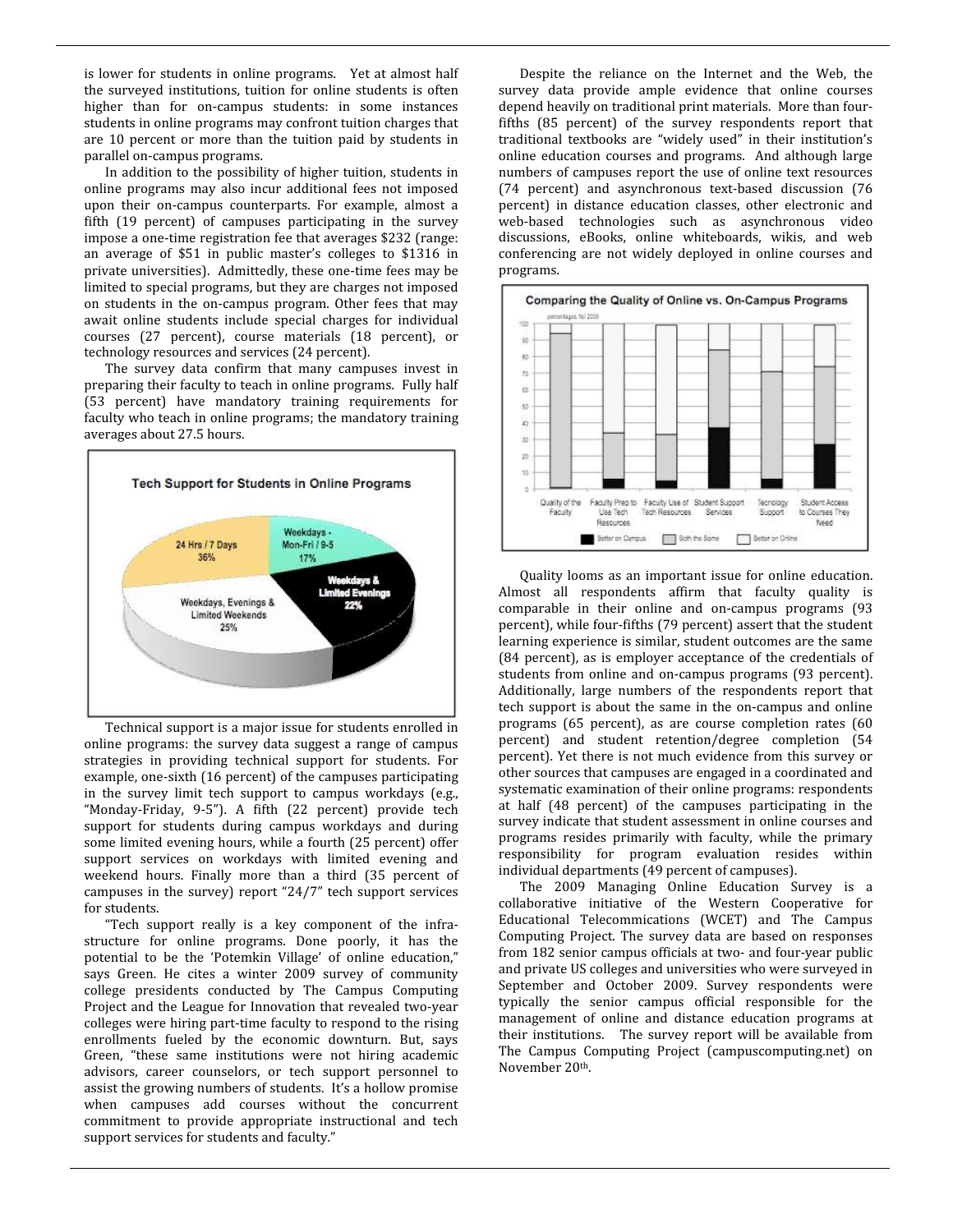Kenneth C. Green • The Campus Computing Project





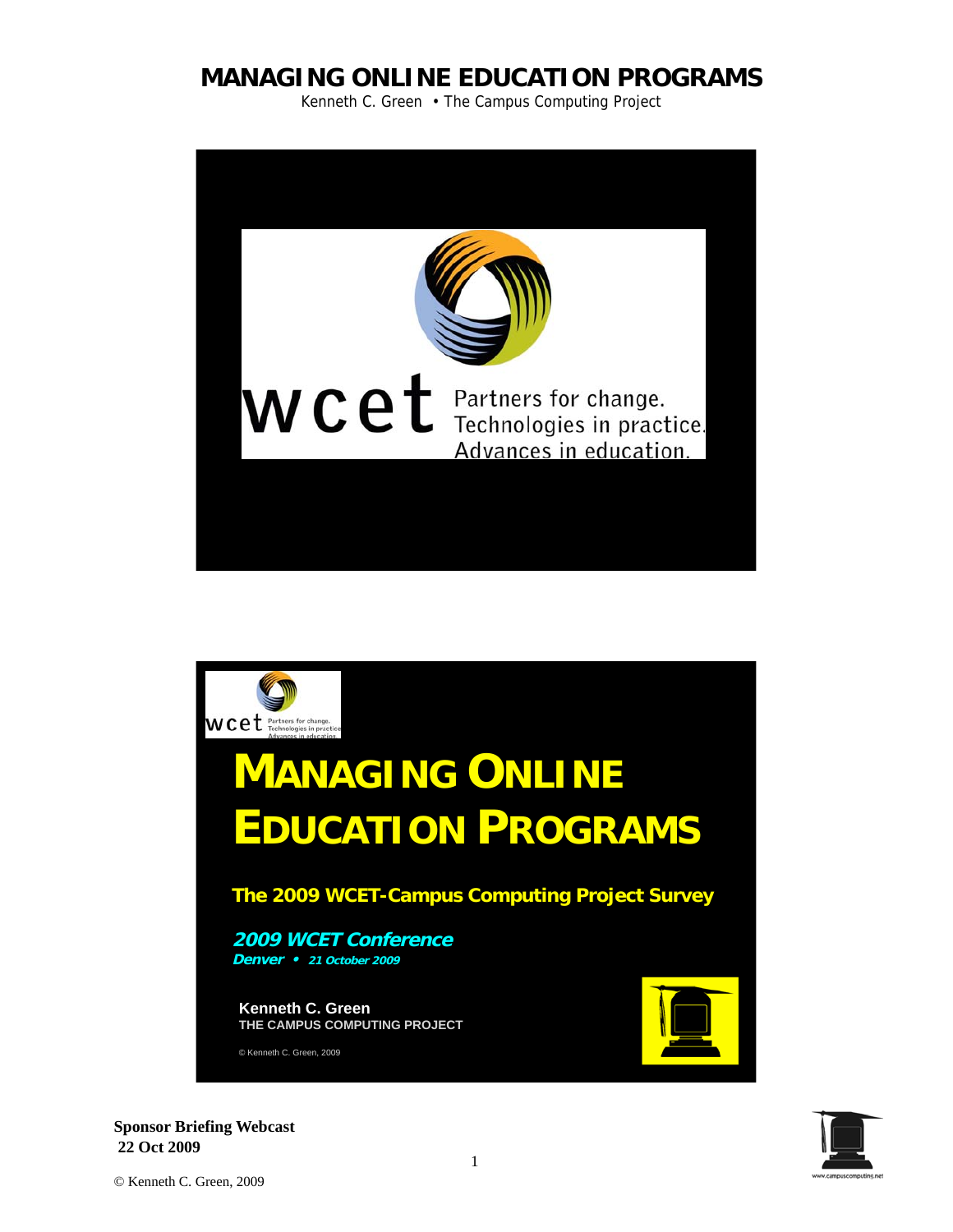Kenneth C. Green • The Campus Computing Project



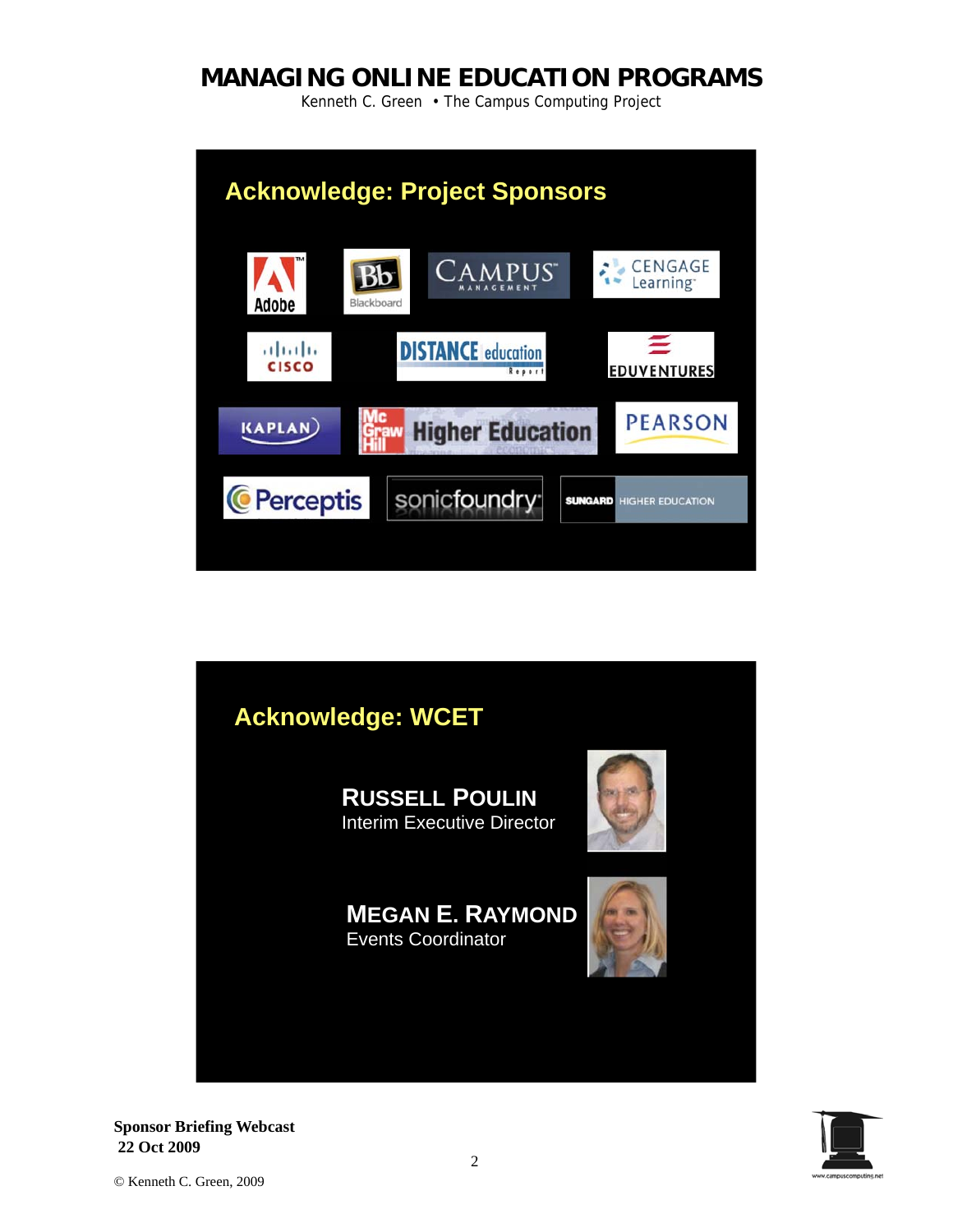Kenneth C. Green • The Campus Computing Project

*Project Goal:* **Bring Data!** 

"In God we trust; all others bring data."



W. Edwards Deming



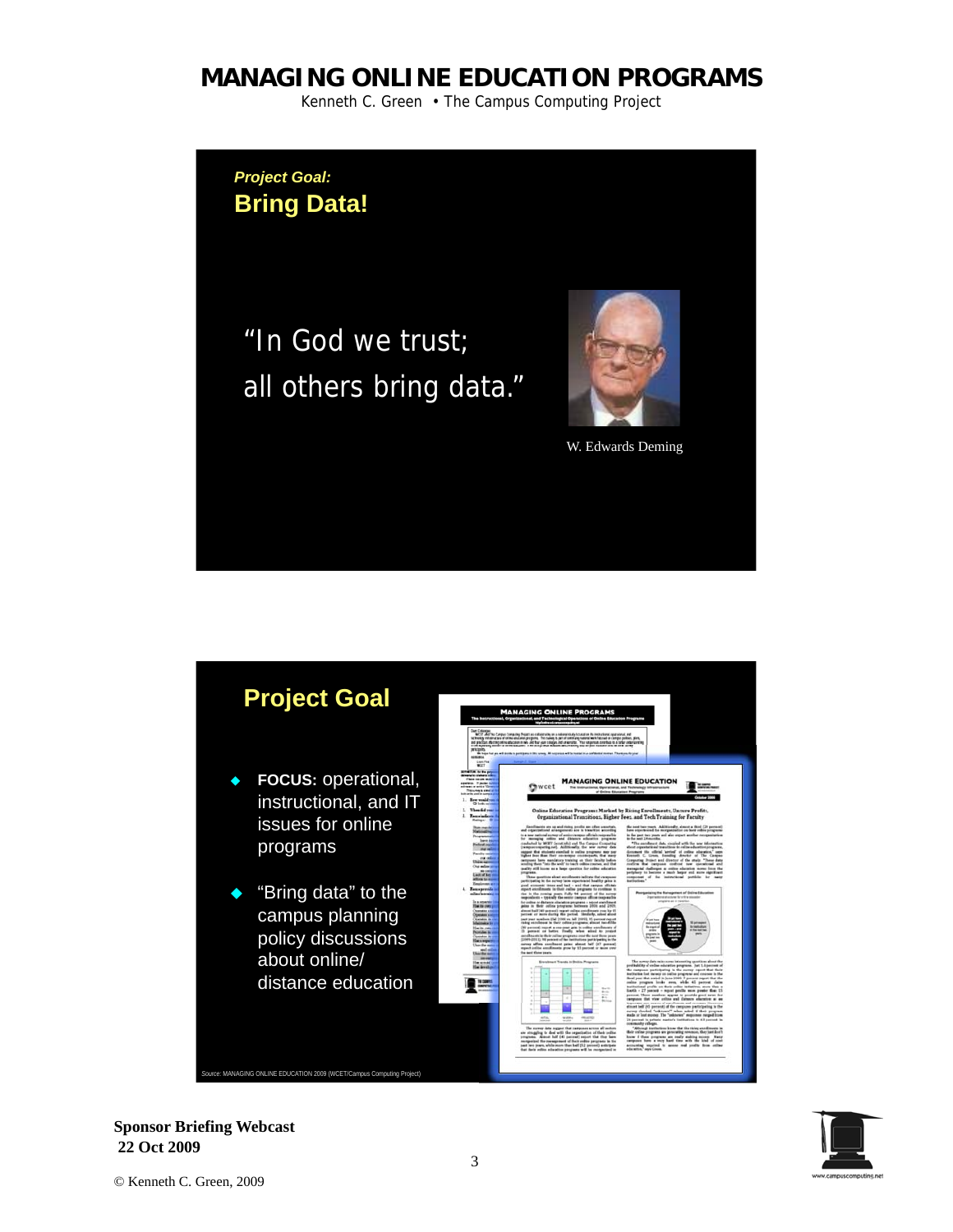Kenneth C. Green • The Campus Computing Project



#### **Top Issues Confronting Online Ed Over the Next 2-3 Years**  7. Intense competition for students 1. Responding to rising demand 2. Internal organizational challenges 3. Instructional support for faculty 4. Institutional financial support for building the online program 4. Improving student retention in courses & programs 6. Effective assessment 7. Keeping pace with emerging technologies 9. User support for students 10. Earning a profit on our online ed programs 11. ADA Compliance 12. Union agreements that define faculty workloads *Source:* MANAGING ONLINE EDUCATION 2009 (WCET/Campus Computing Project)

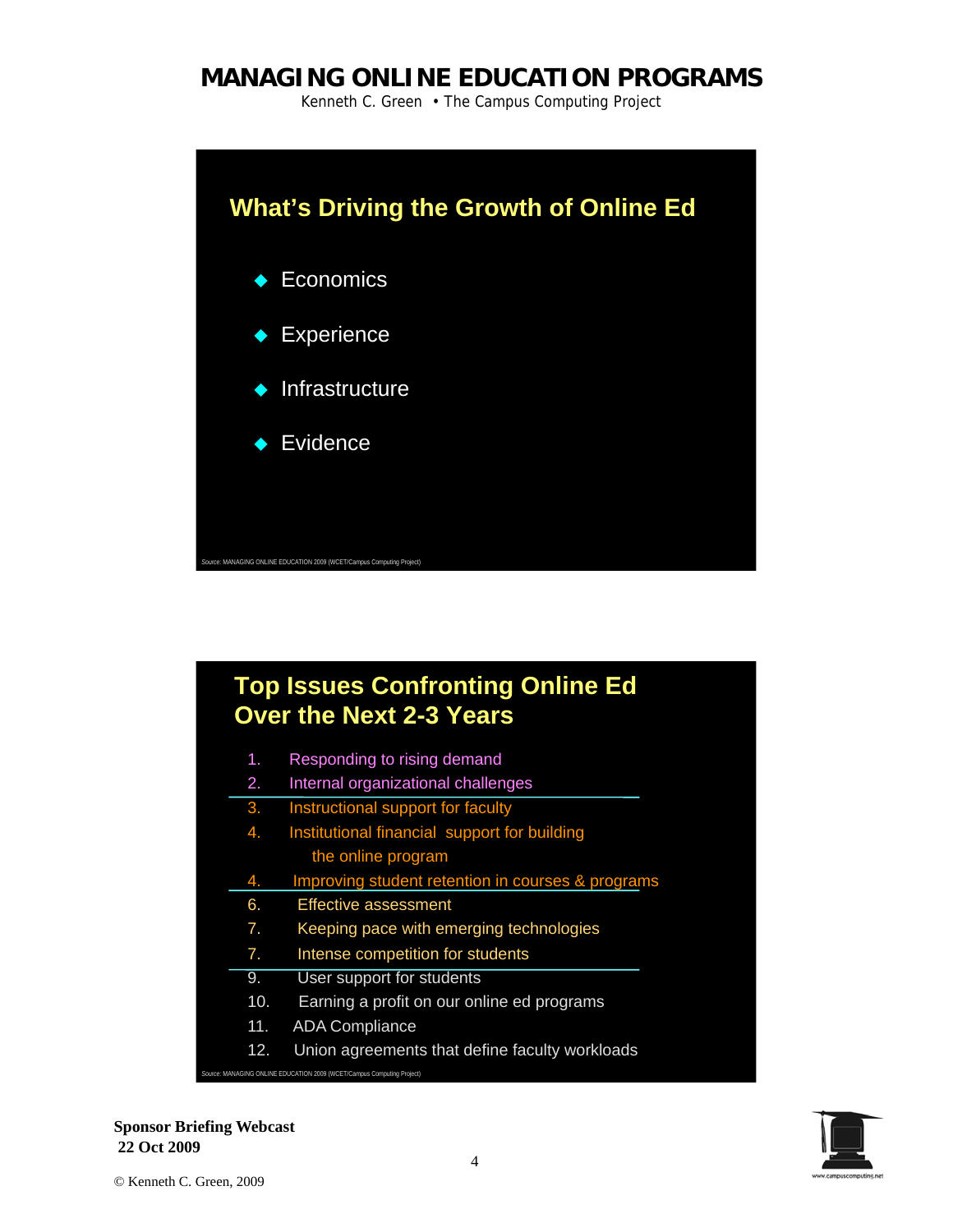Kenneth C. Green • The Campus Computing Project





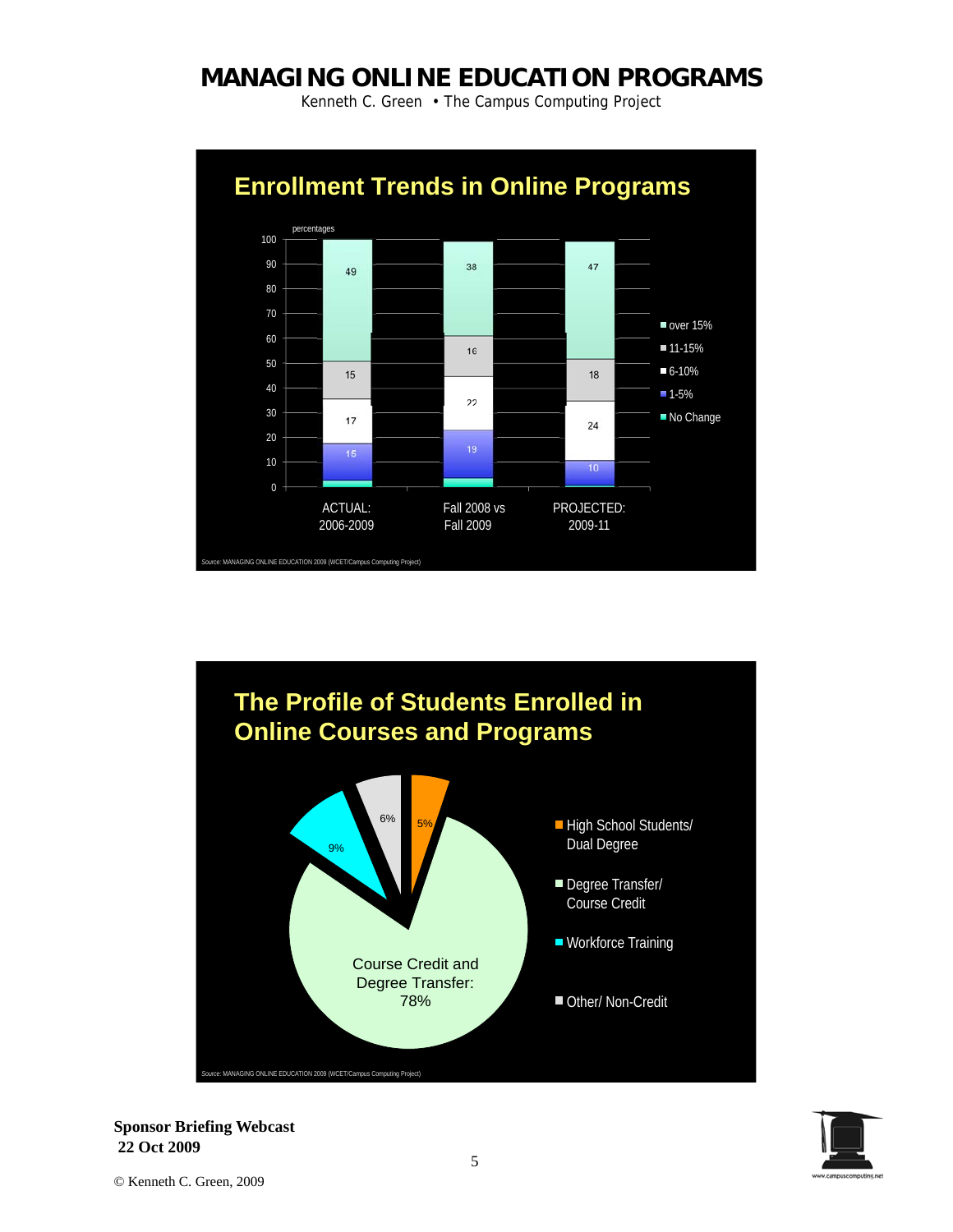Kenneth C. Green • The Campus Computing Project



## **Online Courses & Programs Also Offered On-Campus**  percentages, fall 2009



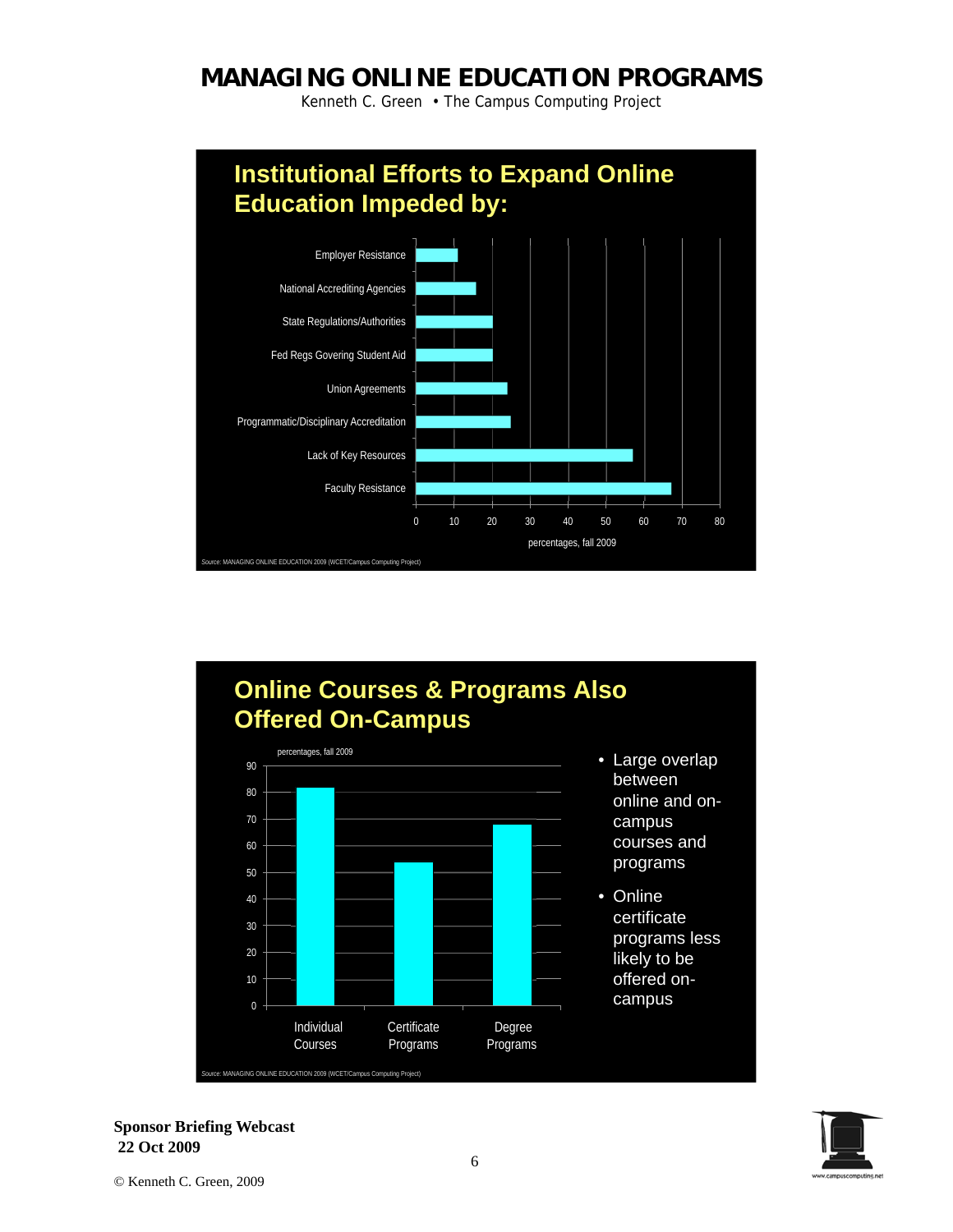Kenneth C. Green • The Campus Computing Project





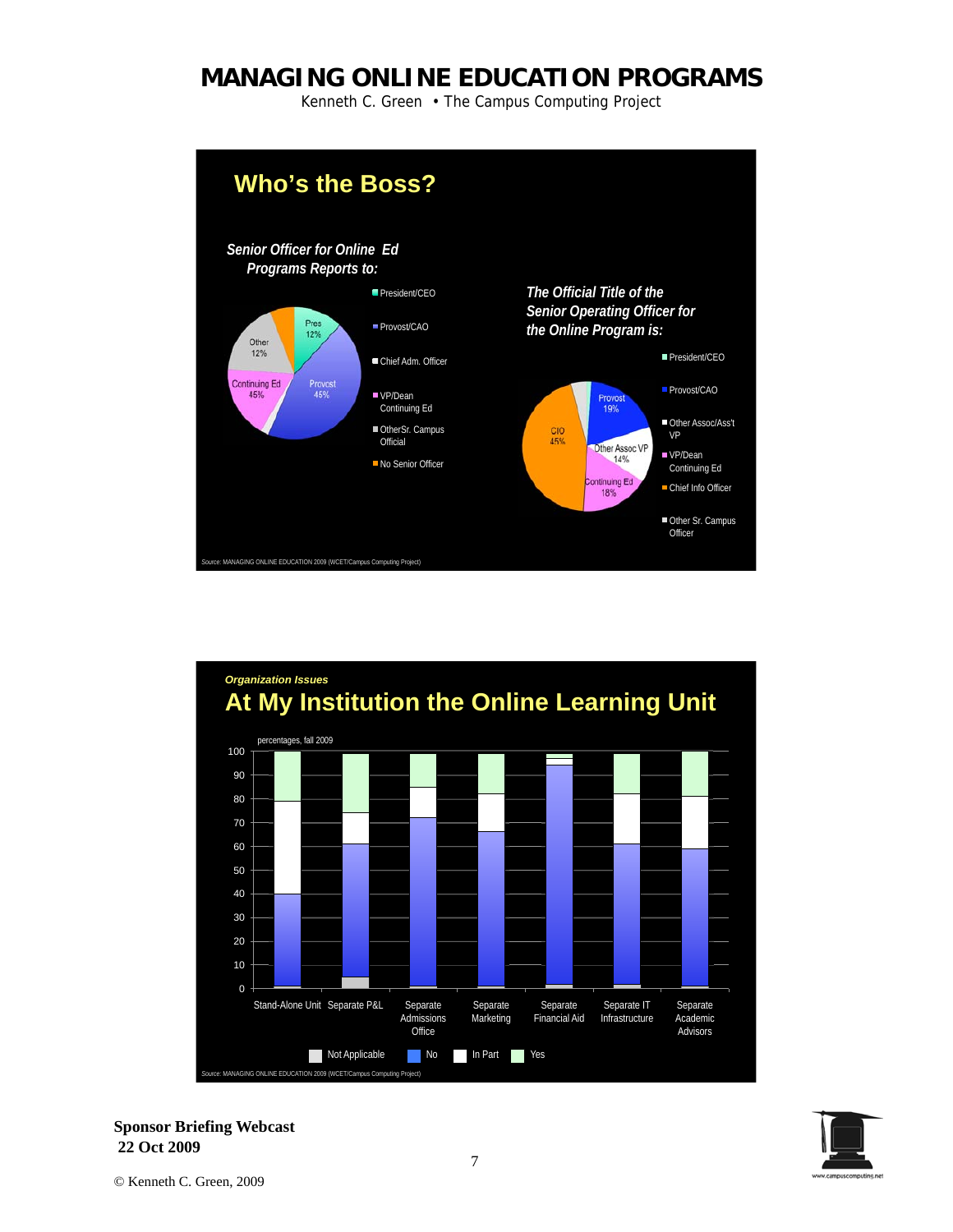Kenneth C. Green • The Campus Computing Project





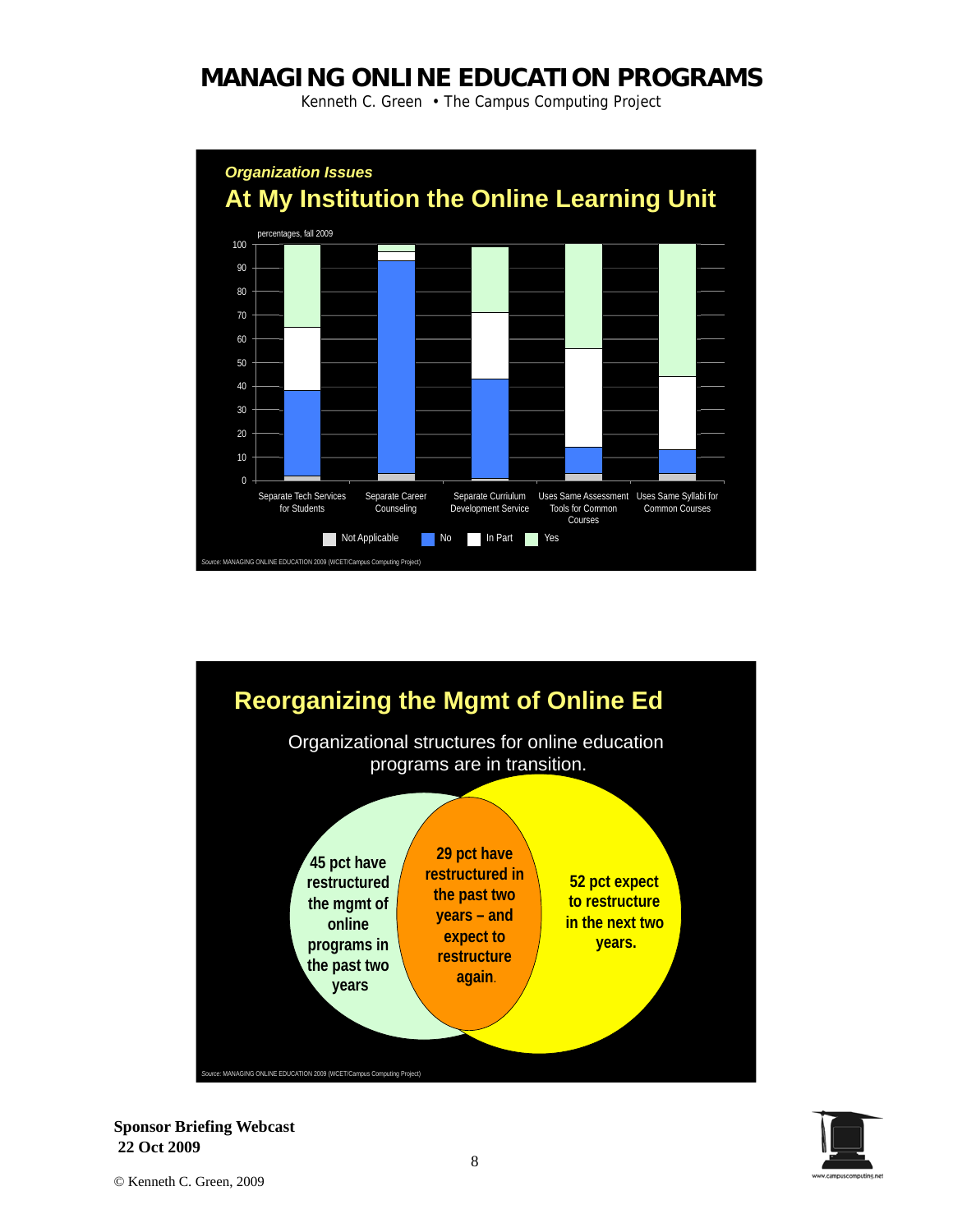Kenneth C. Green • The Campus Computing Project





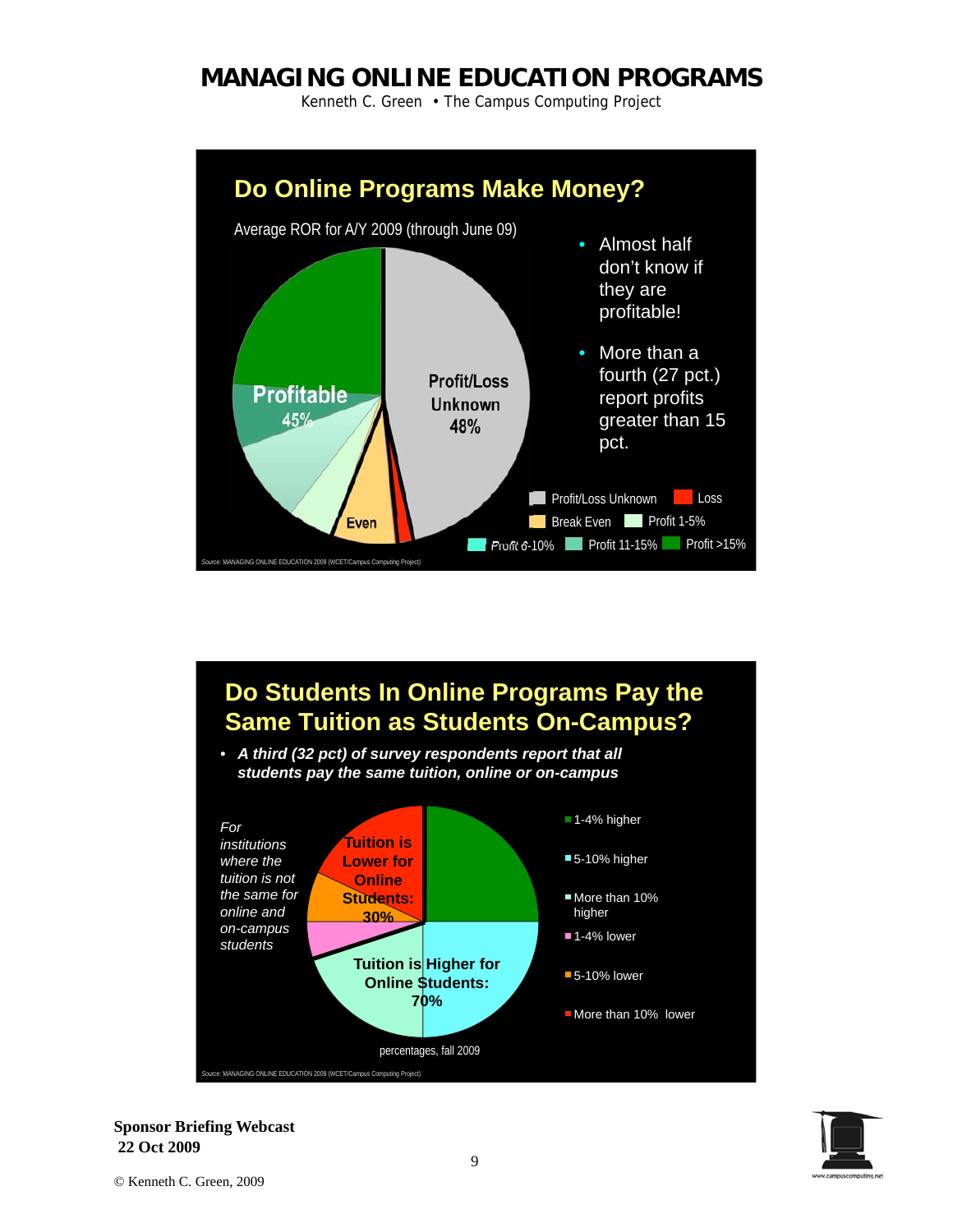Kenneth C. Green • The Campus Computing Project





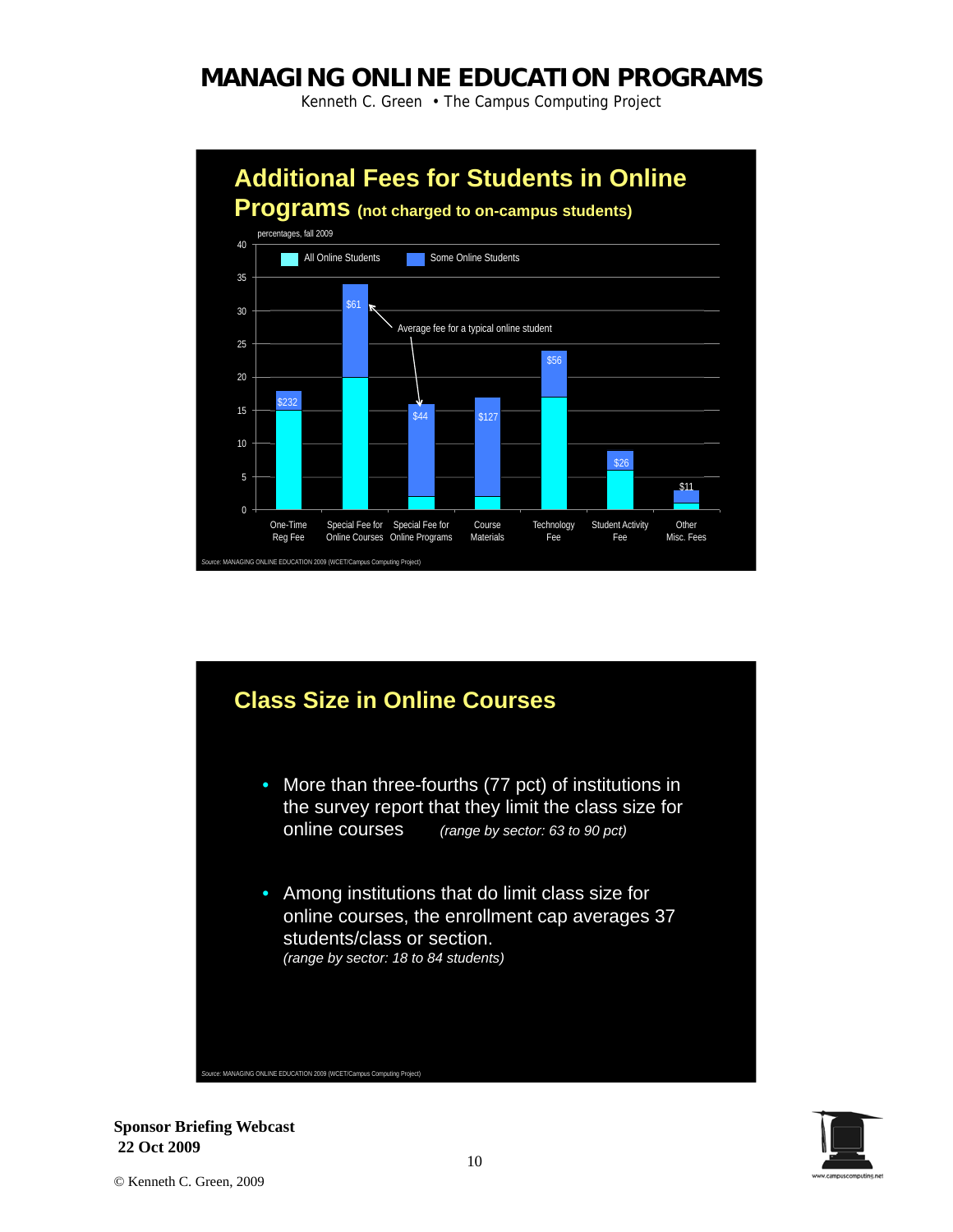Kenneth C. Green • The Campus Computing Project





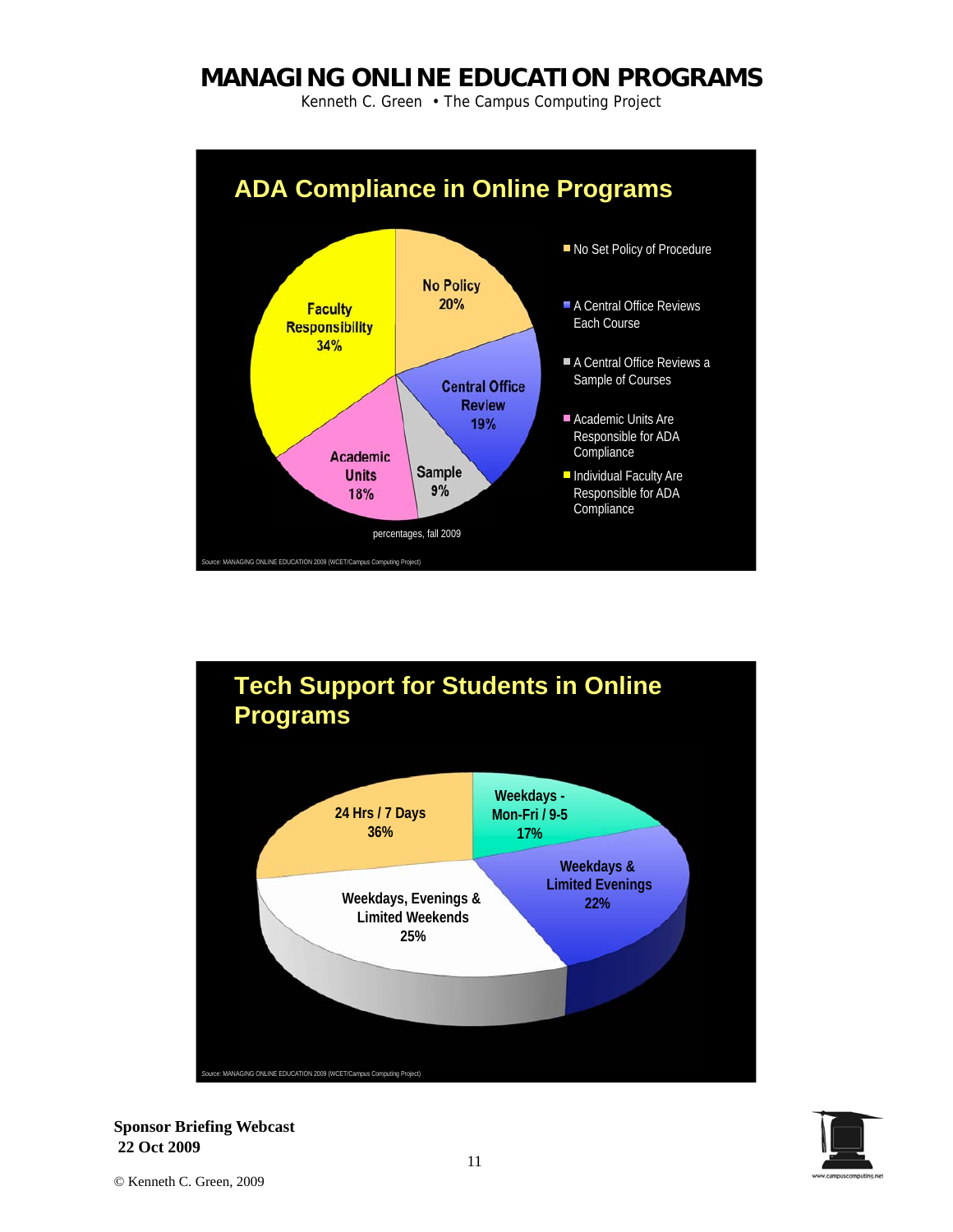Kenneth C. Green • The Campus Computing Project





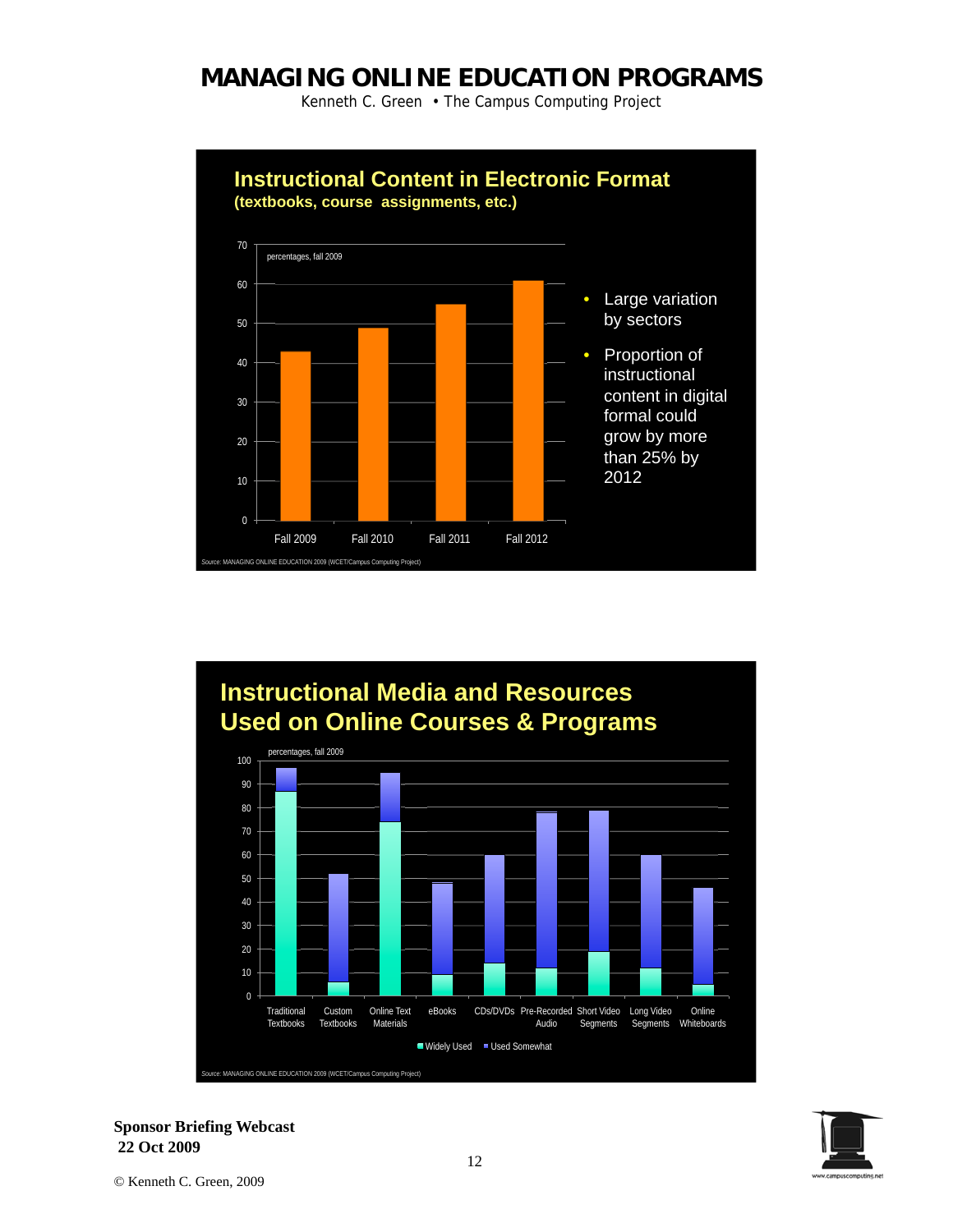Kenneth C. Green • The Campus Computing Project





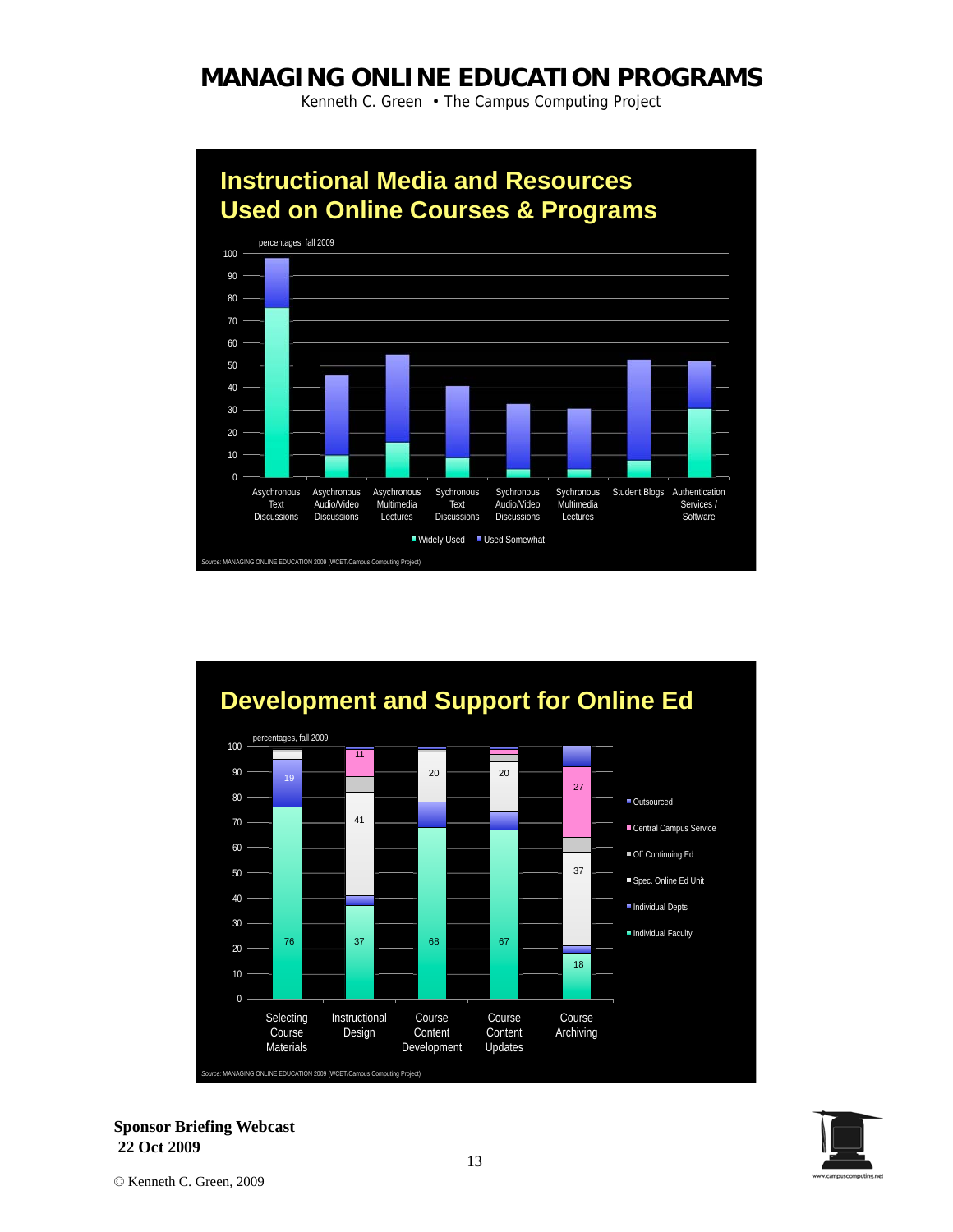Kenneth C. Green • The Campus Computing Project





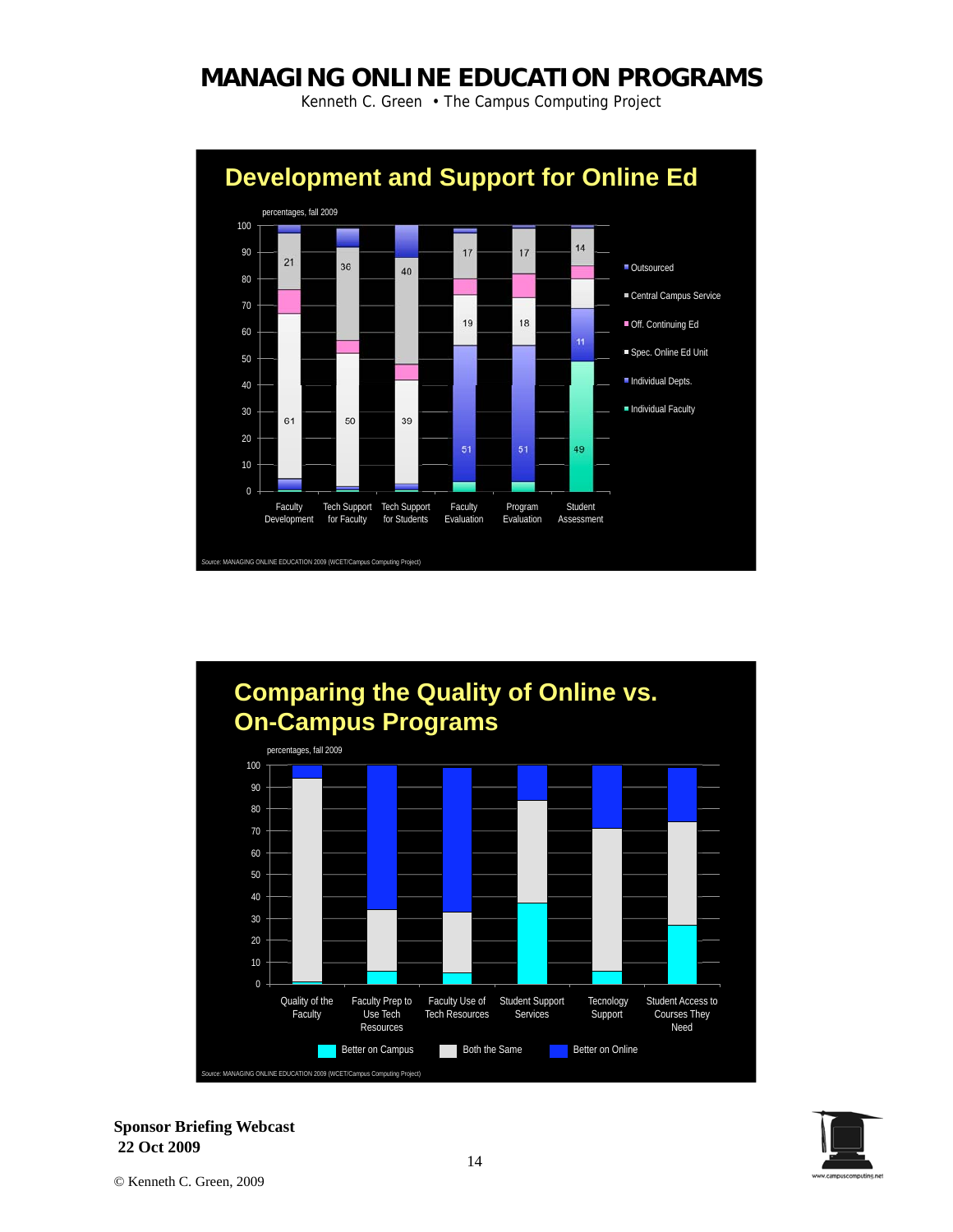Kenneth C. Green • The Campus Computing Project



# **Mandatory Tech Training for Faculty in Online Programs?**

- Over half (53 percent) of institutions in the survey report mandatory technology training for faculty teaching in online programs
- Average numbers of mandatory training: 27 hrs. *(range: 17-55 hours)*
- Average number of annual continuing education training hours for faculty in online programs: 2.5 hrs.

*Source:* MANAGING ONLINE EDUCATION 2009 (WCET/Campus Computing Project)

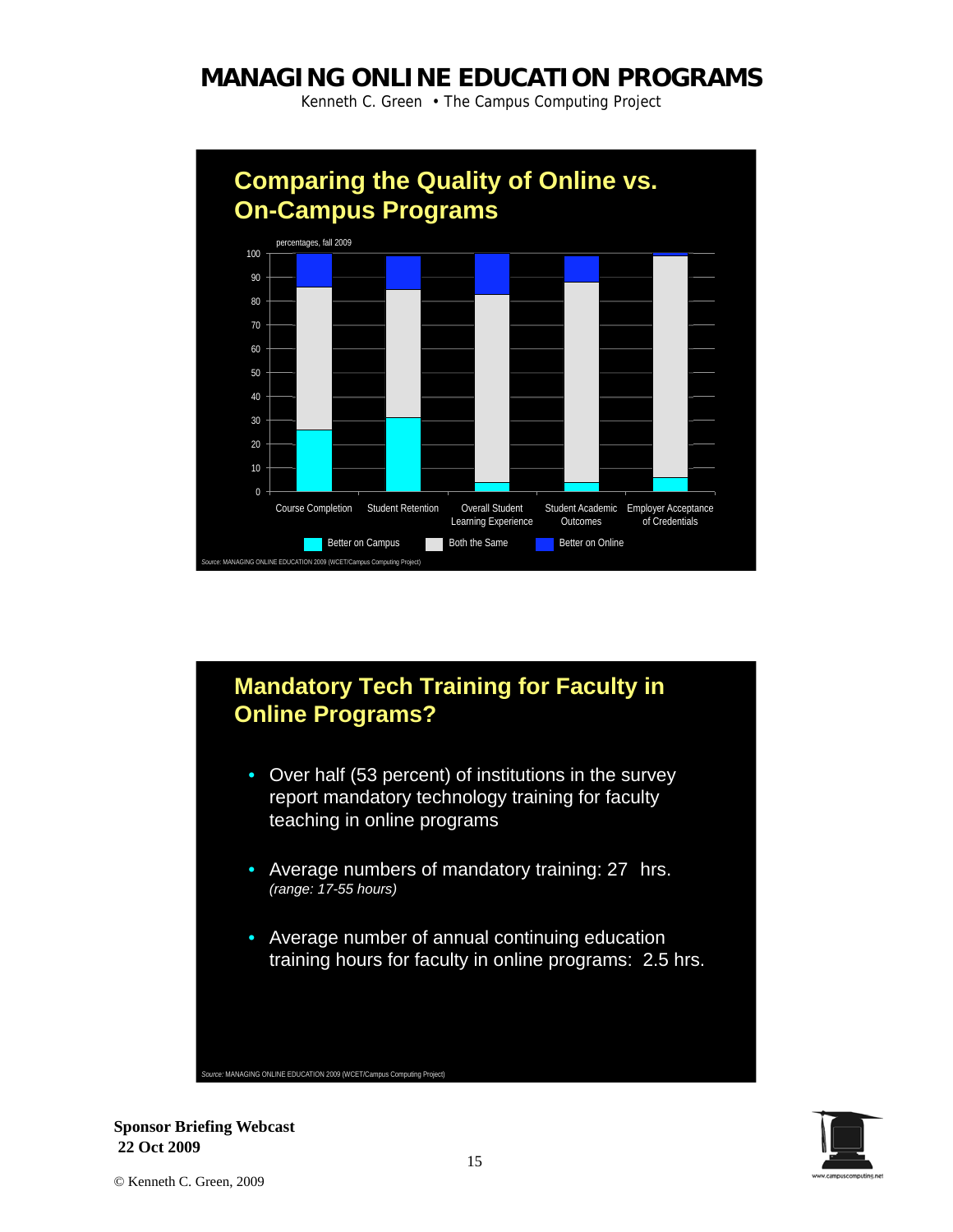Kenneth C. Green • The Campus Computing Project

## **LMS Strategy**

*Source:* MANAGING ONLINE EDUCATION 2009 (WCET/Campus Computing Project)

- Most campuses (88 pct.) report that they use the same LMS application for the online and oncampus programs
- Almost half report (47 pct) that they are currently reviewing the LMS strategy for the online program
- More than a fourth (28 pct) report plans to change the LMS in their online program with the next two years.

**Primary LMS Application for the Online Program**  percentages, fall 2009  $\overline{0}$ 20 30 40 50 60 70 Angel Blackboard Desire2Learn eCollege Homegrown Moodle Sakai Other **88 pct of campuses use the same LMS for their online and on-campus programs**  • 47 pct are currently reviewing their LMS strategy • 28 pct report plans to change their LMS in the next two years *Source:* MANAGING ONLINE EDUCATION 2009 (WCET/Campus Computing Project)

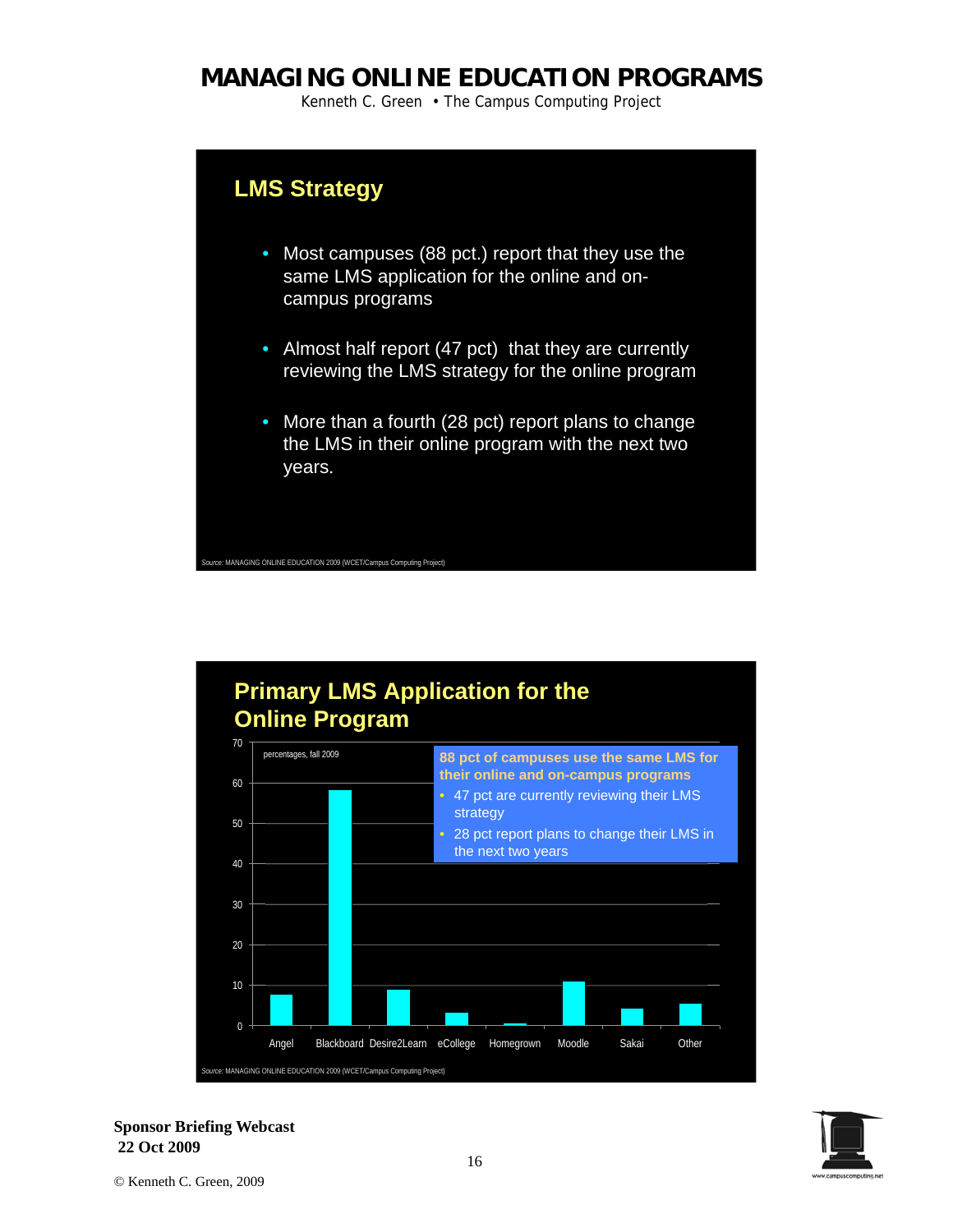Kenneth C. Green • The Campus Computing Project



#### **Key Performance Indicators for Online Educations Programs**  Scale: 1=poor; 7=excellent; percentage reporting a score of 6 or 7 0 10 20 30 40 50 60 70 Student Satisfaction Student Completion/ Graduation Student Retention (term/course) Faculty Satisfaction Course Delivery Costs Course Development Costs *Source:* MANAGING ONLINE EDUCATION 2009 (WCET/Campus Computing Project)